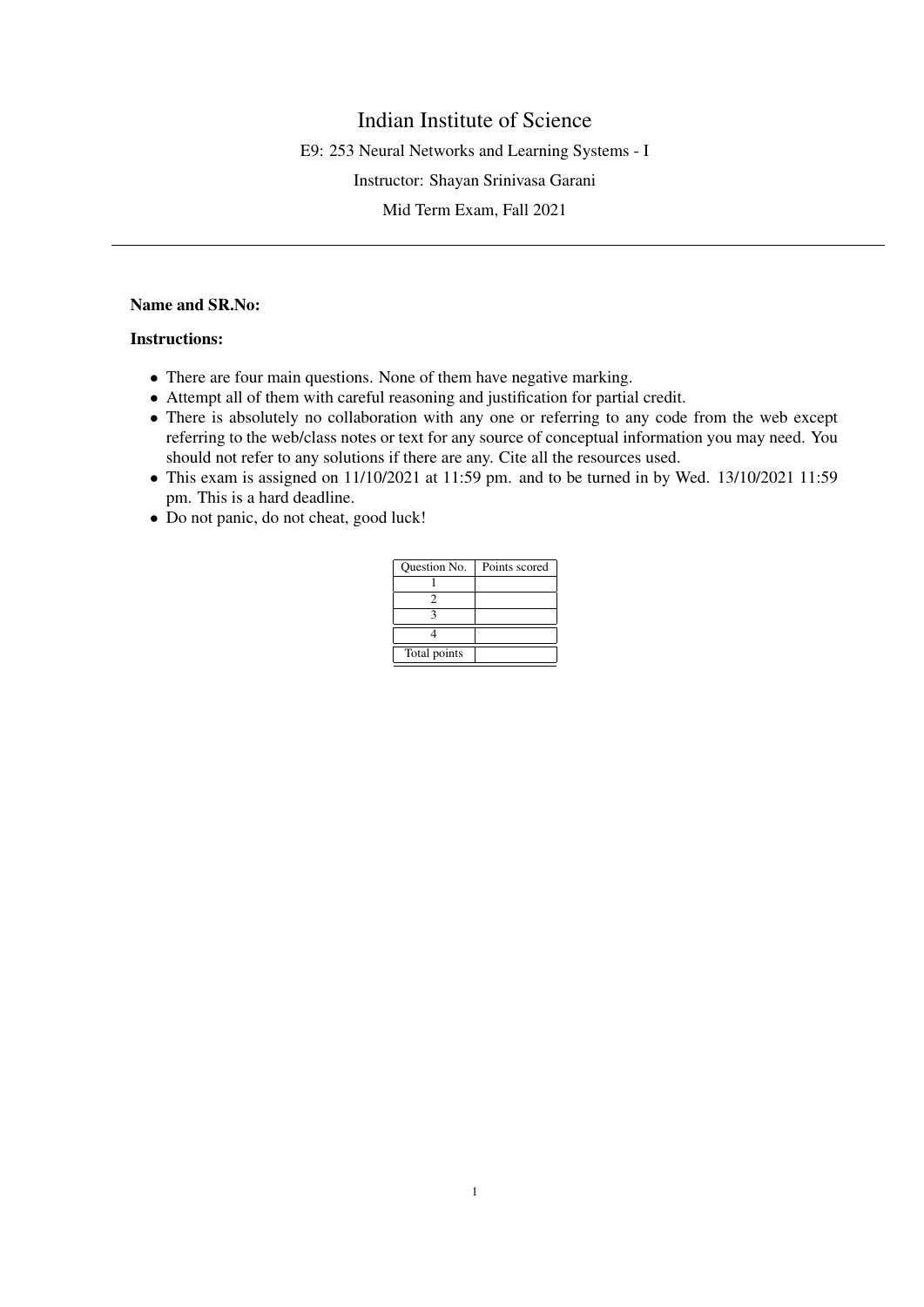## PROBLEM 1:

Solve the second problem in homework 2 i.e., the ternary alphabet XOR problem using the back propagation algorithm using tanh(.) and sigmoid(.) activation functions. Plot the decision boundary contours. How many hidden neurons are needed? Strive to get the least number of neurons, overall.  $(20 \text{ pts.})$ hidden neurons are needed? Strive to get the least number of neurons, overall.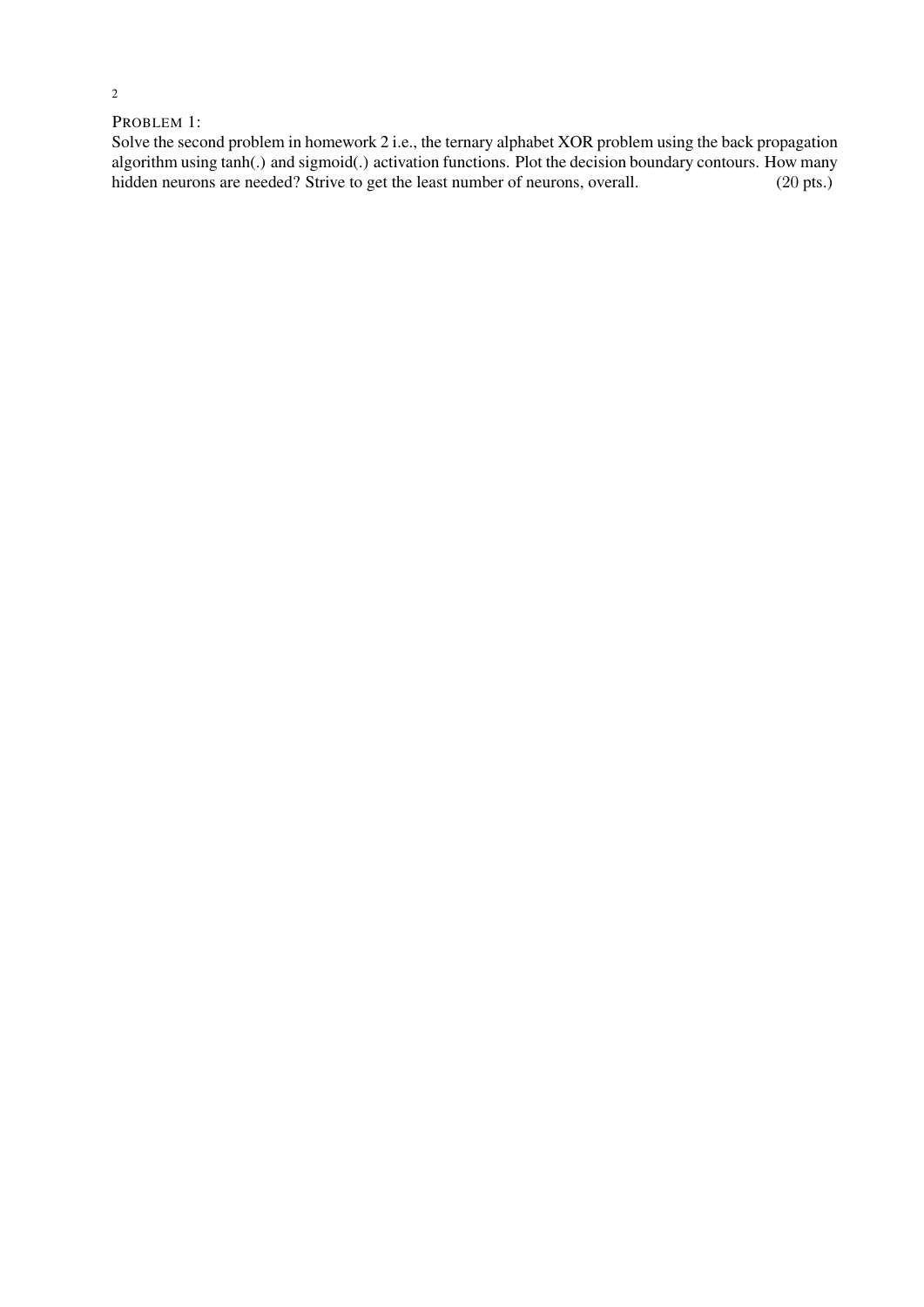PROBLEM 2: Solve problem 4.18 (a) from S. Haykin. Does the BP solution approach  $\sigma_x^2$ ? (3rd edition, hard copy edition). (20 pts.)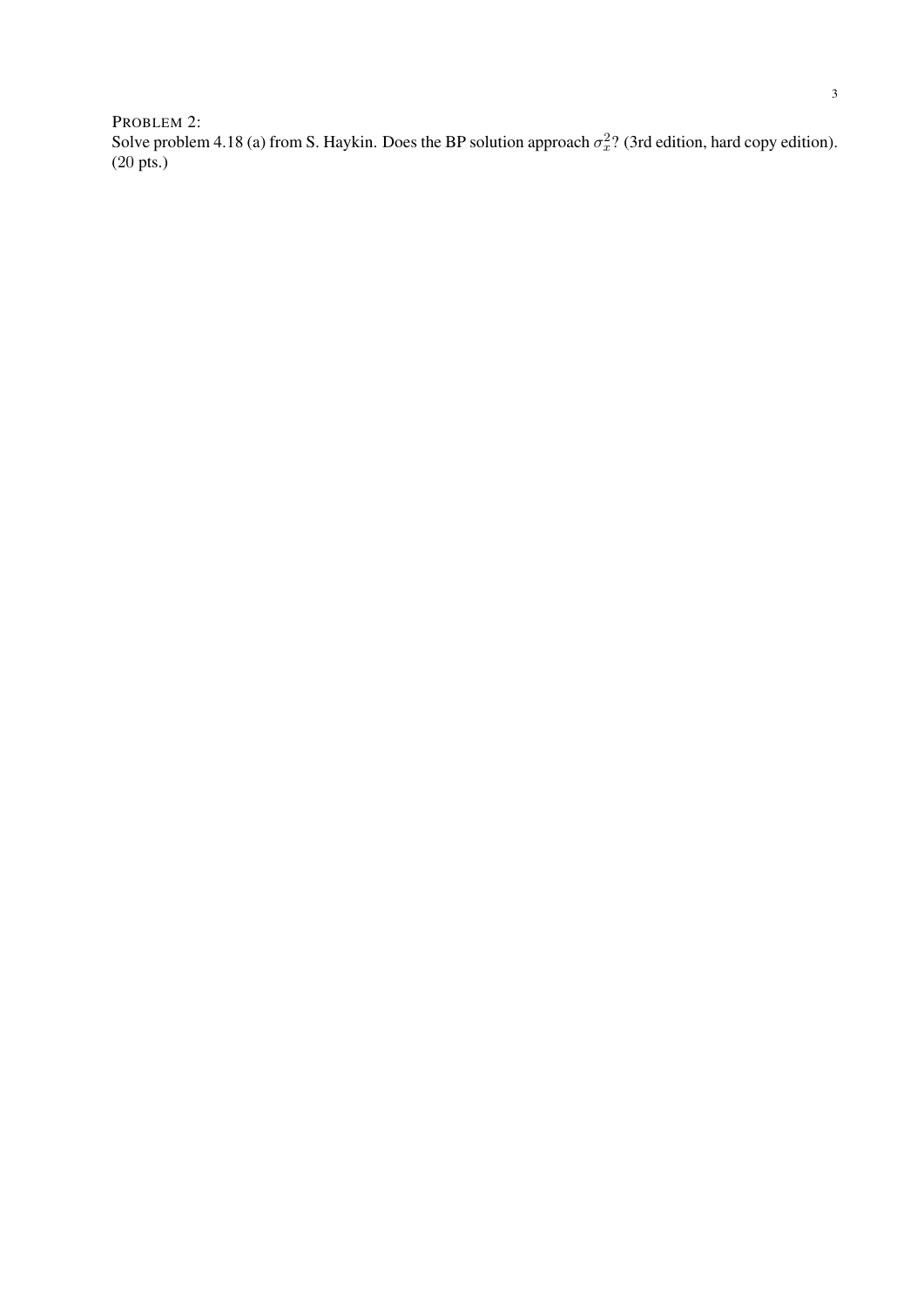### PROBLEM 3:

In the class, we worked out the Bayes classifier for a Gaussian distribution. Under the same covariance matrix constraint, but with different mean vectors, we established the decision boundary to be a hyperplane. Assuming a 2D multivariate Gaussian distribution, under what conditions can the decision boundary be a circle or an ellipse? Justify your answer mathematically in the most general form. (20 pts.)

4